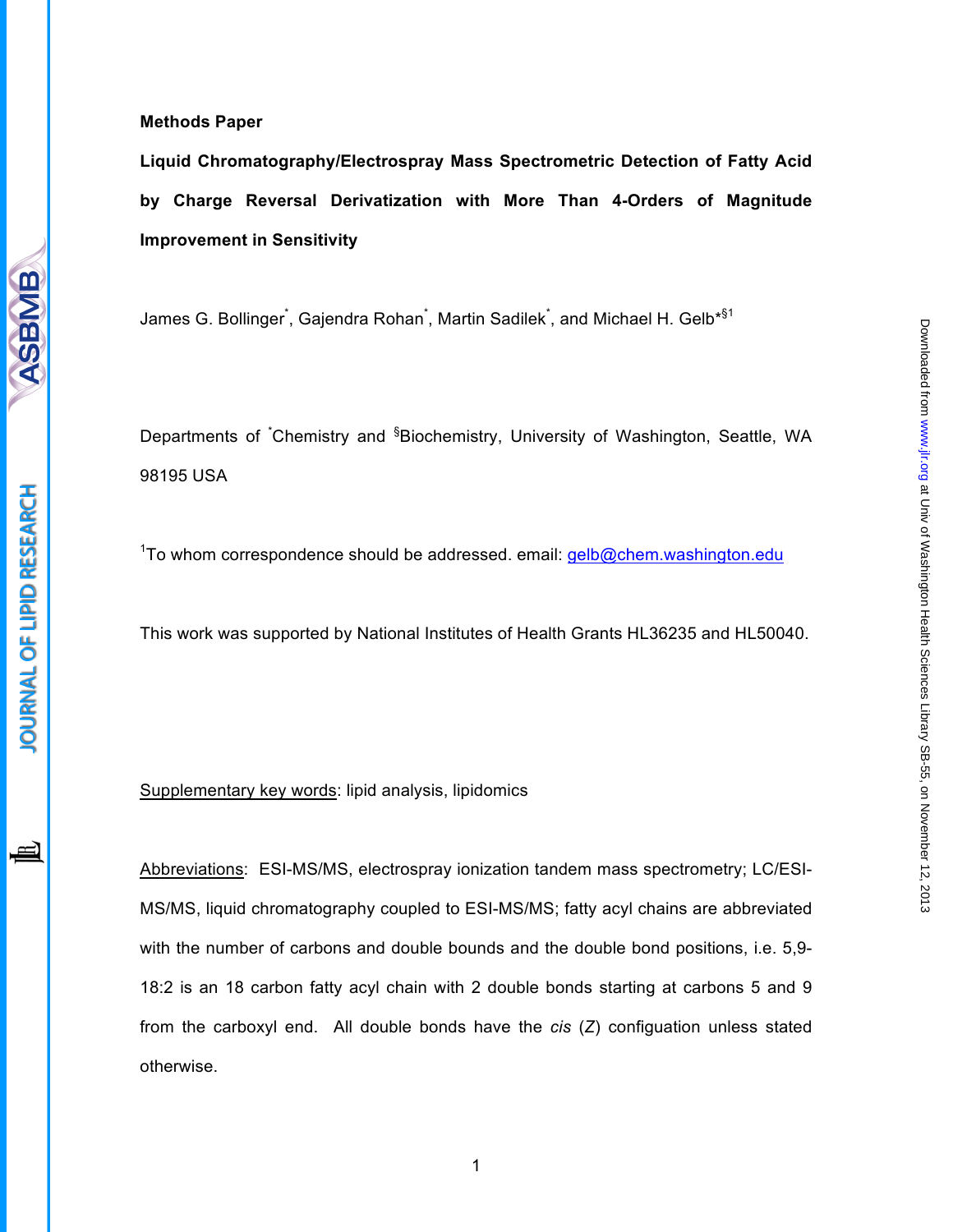# **Abstract**

Quantitative analysis of fatty acids (FAs) is an important area of analytical biochemistry. Ultra high sensitivity FA analysis usually is done with gas chromatography of pentafluorobenzyl esters coupled to an electron capture detector. With the popularity of electrospray ionization mass spectrometers coupled to liquid chromagraphy, it would be convenient to develop a method for ultra high sensitivity FA detection using this equipment. Although fatty acids can be analyzed by electrospray ionization in negative ion mode, this method is not very sensitive. In this study, we demonstrate a new method of FA analysis based on conversion of the carboxylic acid to an amide bearing a permanent positive charge (N-(4-aminomethylphenyl)pyridinium) (AMPP) combined with analysis on a reverse phase liquid chromatography column coupled to an electrospray ionization mass spectrometer operating in positive ion mode. This leads to a  $\sim 60,000$ fold increase in sensitivity compared to the same method carried out with underivatized FAs. The new method is about 10-fold more sensitive than the existing method of gas chromatography/electron-capture mass spectrometry of fatty acid pentafluorobenzyl esters. Furthermore, significant fragmentation of the precursor ions in the non-tag portion improves analytical specificity. We show that a large number of FA molecular species can be analyzed with this method in complex biological samples such as mouse serum.

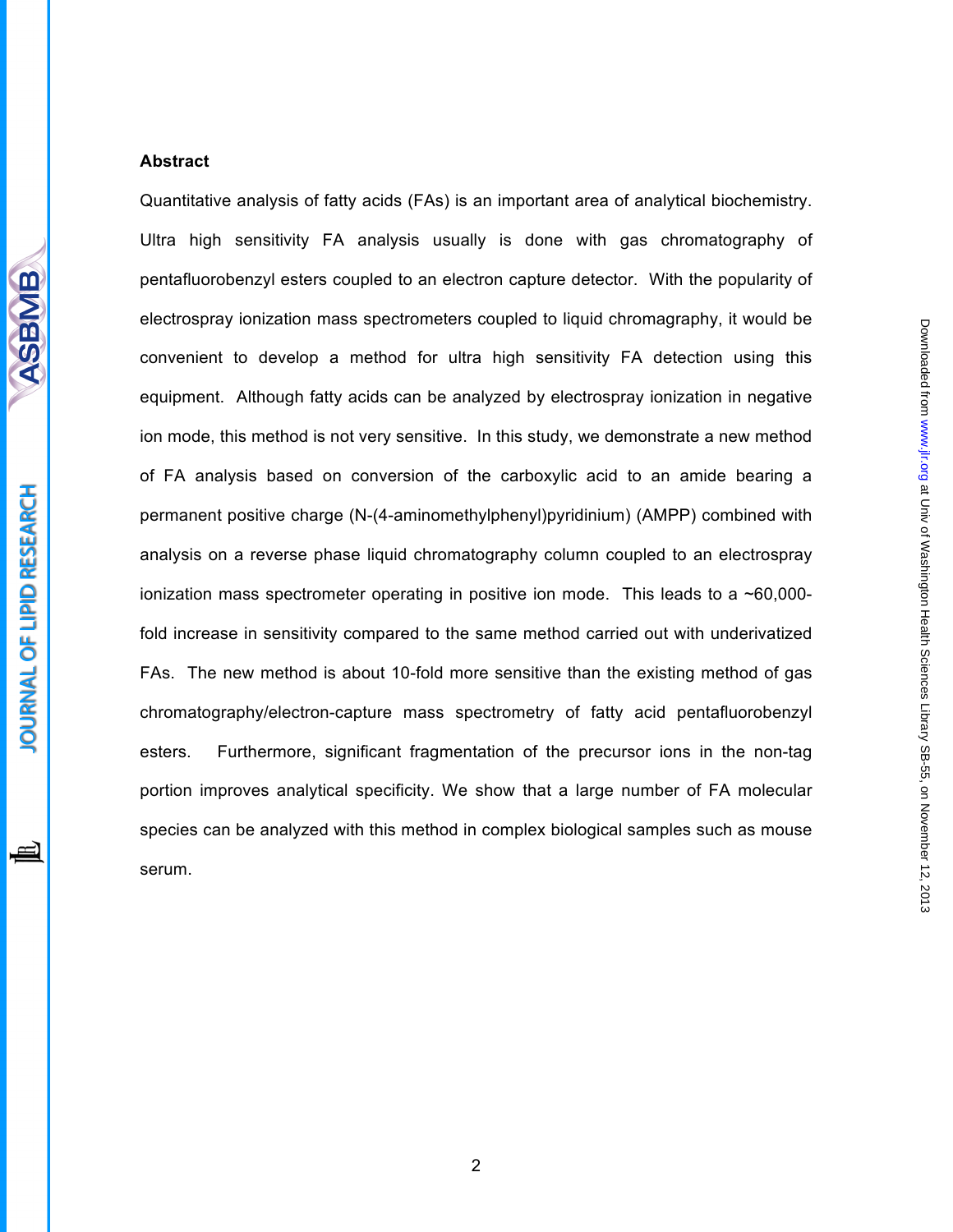# **INTRODUCTION**

**ASBMB** 

**JOURNAL OF LIPID RESEARCH** 

The analysis of fatty acids (FAs) is of considerable importance to both the clinical and biomedical research communities. From the clinical perspective, perturbations of FA metabolism have important physiological implications for a variety of medical conditions such as obesity, cardiovascular disease, and diabetes mellitus (1-3). Attention from the biomedical community is largely derived from the observation that some FAs, in particular the non-esterified fractions of polyunsaturated species such as arachidonic acid (AA) and docosohexaenoic acid (DHA), have distinct roles as precursors to important lipid signaling molecules (4,5). Given their diverse biological roles and implication in a host of pathological conditions, considerable effort is dedicated to the development of methodologies to reliably and accurately assess FA composition and metabolism in a host of biological contexts. To meet these ends, tandem mass spectrometry (MS/MS) has emerged as the premier analytical platform due to its sensitivity, specificity, and ability to be directly coupled to chromatography systems (6).

Early quantitation methods for free FAs typically relied on gas chromatography with flame ionization detection or coupled to a mass spectrometer via electron ionization. The advantages of gas chromatography include high specificity, sensitivity, and good reproducibility (7). Resolution of fatty acids requires prior derivatization to increase their volatility and thermal stability. This has been typically accomplished by esterification to methyl (8) trimethylsilyl (9), or pentafluorobenzyl esters (10). The utility of these methods was greatly enhanced through the development of novel ionization sources and tandem MS/MS instrumentation capable of selected reaction monitoring (SRM) experiments. SRM detects fragmentation products of specific chemical species at the exclusion of potential interference from chemical noise and co-eluting compounds with identical masses. The analytical specificity of these experiments enables the direct quantitative analysis of species from very complex biological mixtures. Although useful, these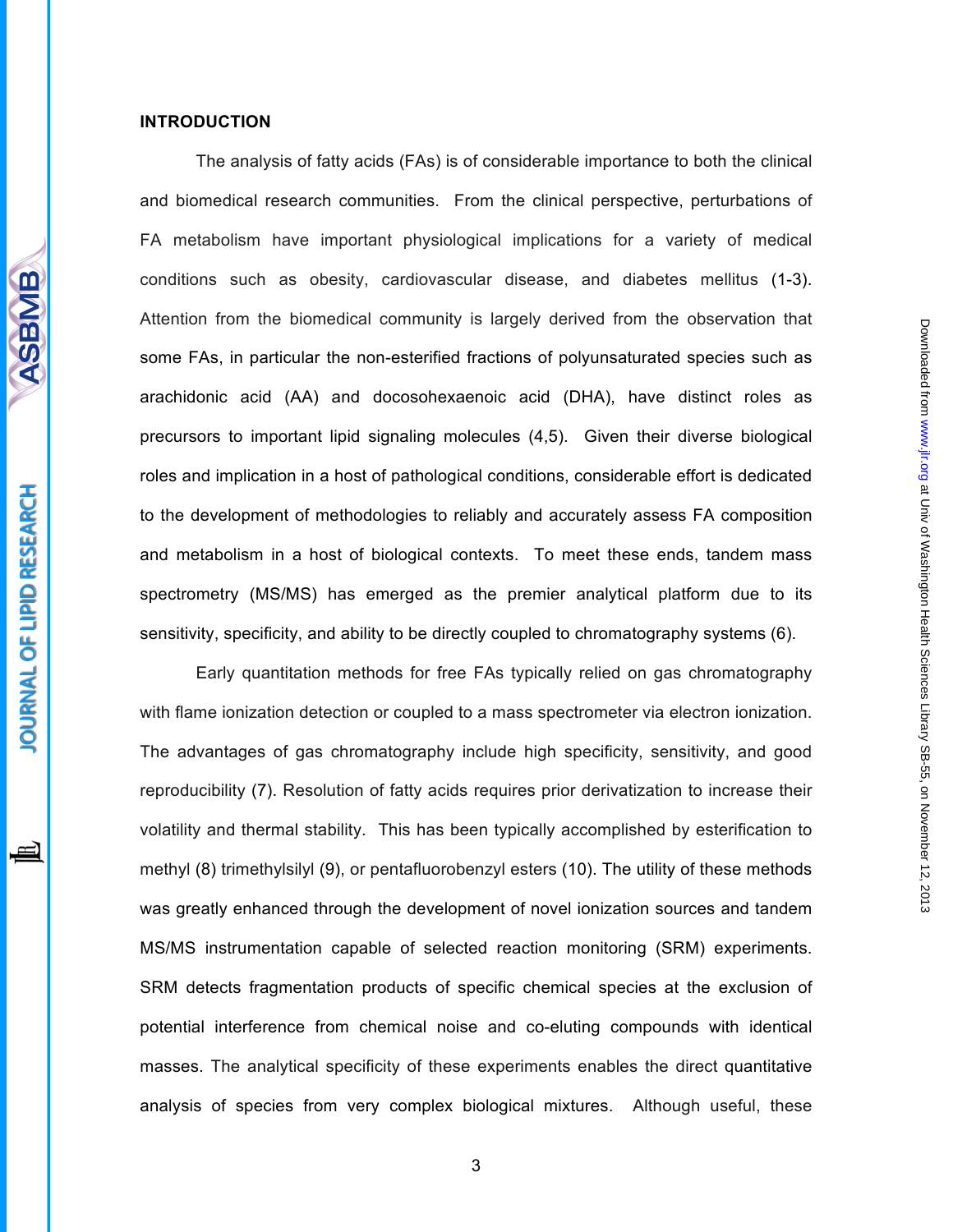methods are still limited by dynamic range limitations and compound volatility considerations (11). Although electron capture detection of pentafluorobenzyl esters of fatty acids provides exceptionally high sensitivity, there are many laborataories worldwide that now have access to electrospray ionization (ESI) machines rather than electron capture instruments. However, a major obstacle to the ESI technique is that FAs undergo less than ideal fragmentation behavior in negative ion mode via collisioninduced dissociation (CID). Under low-energy (< 100 eV) CID conditions typical to most commercial instruments, fragmentation of the featureless backbone of a saturated FA is minimal. Furthermore, the most prominent fragments originate from the loss of  $CO<sub>2</sub>$  (-44 Da) and elimination of water (−18 *amu's*) from the carboxylic acid group, neither of which are specific enough for reliable quantitation in complex matrices. Unsaturated FAs do undergo, to some extent, fragmentations that are specific to their structure. However, the abundances of these fragmentations are relatively weak and result in SRM measurements of poor sensitivity. Another major limitation of this approach is related to a FAs relative ionization efficiency and the manner in which the ions are analyzed. For compounds that contain free carboxylates such as FAs, ionization is best achieved in negative ion mode under basic pH conditions where the carboxylate is ionized (12-15). Unfortunately, optimal LC chromatographic resolution is facilitated by acidic pH conditions, to keep the carboxyl group protonated, where ionization of the carboxylate is suppressed. Post-column addition of base could potentially alleviate this problem at the expense of the method's simplicity and sensitivity.

One group recently reported a LC-ESI-MS/MS method of FA analysis in plasma using post-column infusion of a barium ion solution (16). The formation of positively charged adduct ions promotes diagnostic fragmentation reactions of unsaturated FA species with enhanced SRM detection sensitivity. Other cation reagents, including alkaline earth metals and copper ions, also proved suitable for enhanced sensitivity for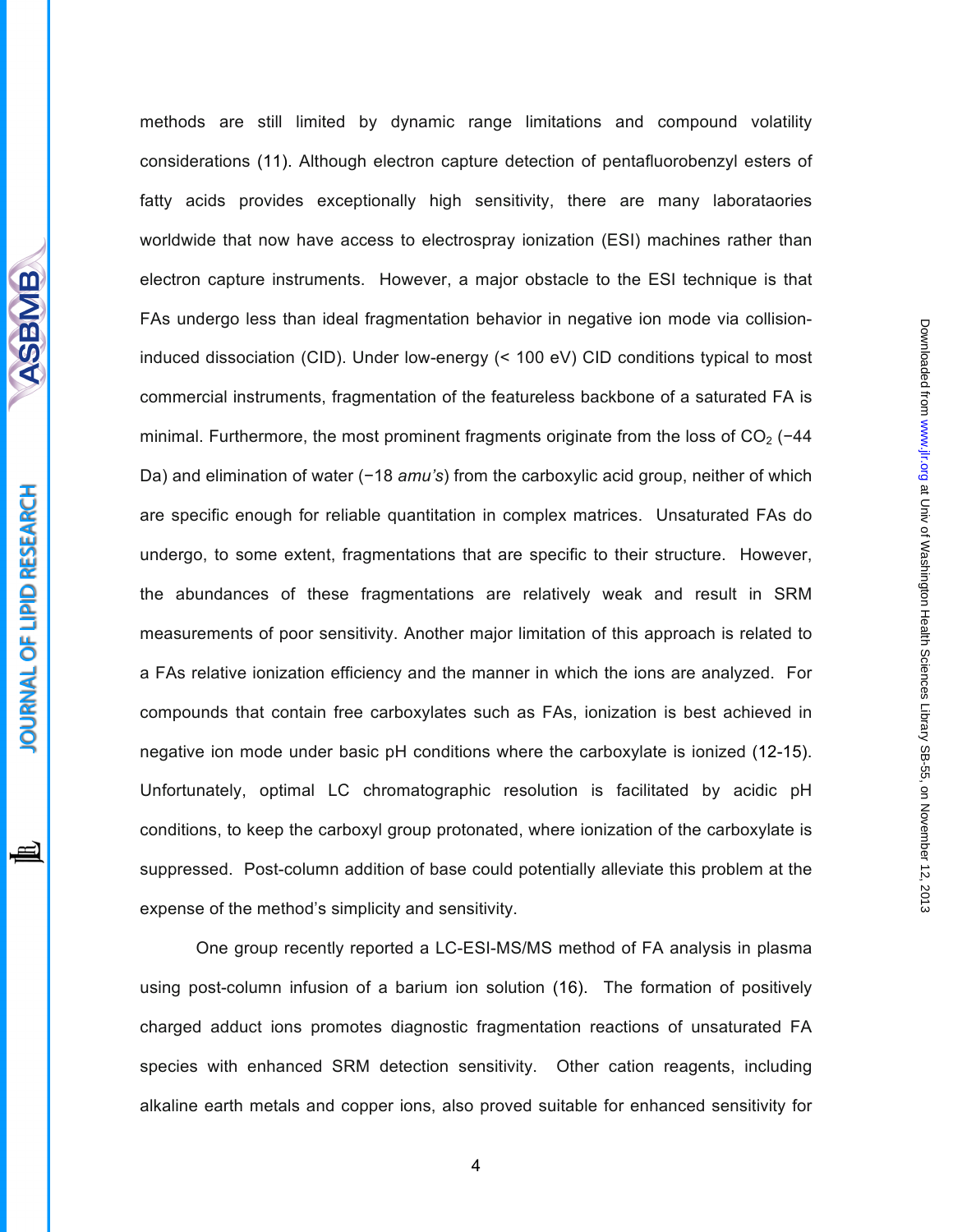FA analysis in the SRM mode (17,18) An alternative strategy for enhanced sensitivity is to improve the ionization efficiency of FAs via specific derivatization with reagents that introduce either readily chargeable or fixed charge groups such as tertiary or quaternary amines, respectively. Many derivatives of this nature have been reported including: pyrolidides (19-21), picolinyl esters (22,23), dimethyloxazolines (24-28), benzofurazans (29), pyridiniums (30), and cholines (31). The advantages of these derivatives include improved MS sensitivity and reproducible chromatography profiles. A major limitation of these methodologies is the relatively harsh conditions usually required for derivitization, which can result in unwanted oxidation, isomerization, or degradation of some FAs. This limitation could potentially be addressed by the development of robust derivatization procedures that require milder conditions. Another major limitation is the tendency of these derivatives to fragment via CID in immediate proximity to the chargeable/cationic site. Fragmentation in the derivatization tag is undesirable due to the fact that analytes that form isobaric precursor ions and co-elute during LC will not be distinguished in the mass spectrometer if they give rise to the same detected fragment ion, essentially eliminating any advantage a MS/MS experiment has over a MS one. This loss of specificity represents a significant limitation when analyzing complex biological samples.

ASBMB

**JOURNAL OF LIPID RESEARCH** 

We recently reported a straightforward LC-ESI-MS/MS derivitization procedure for the targeted lipidomic analysis of eicosanoids via stable isotope dilution (32). The carboxyl group is derivatized with a newly developed reagent N-(4 aminomethylphenyl)pyridinium (AMPP) that results a permanent positive charge (charge reversal). This derivatization results in a 10- to 20-fold improvement in detection sensitivity by LC-ESI-MS/MS (32). Our methodology employed a simple solid-phase extraction procedure of eicosanoids from a variety of biological matrices followed by a mild, quantitative derivatization step with AMPP. The resulting derivatives can be directly submitted to LC-ESI-MS/MS and display robust fragmentations in their analyte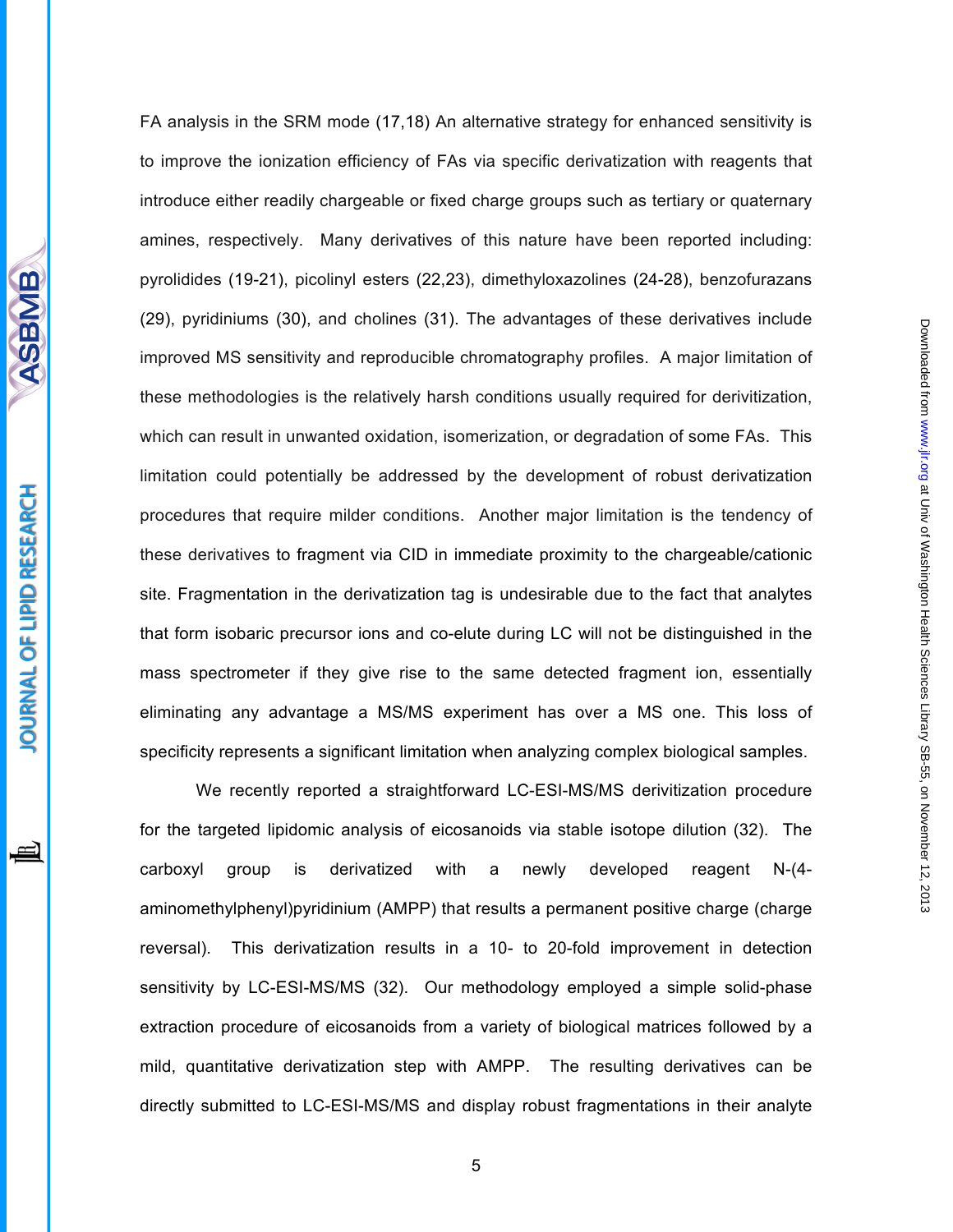segments making them attractive candidates for high-sensitivity/specificity SRM experiments. Here we utilize a similar approach, with the exception of an alternative extraction method, to monitor the free FA profiles in complex biological samples. We developed and validated a stable isotope dilution LC-ESI-MS/MS method that is able to detect essentially all saturated and unsaturated FAs in a single chromatographic run. Sensitivity improvement over LC-ESI-MS/MS of underivatized FAs in negative ion mode  $is$  ~60,000-fold.

# **METHODS**

**ASBMB** 

JOURNAL OF LIPID RESEARCH

**Preparation of fatty acid-free glassware and reagents.** Low abundant fatty acids such as arachidonic acid are usually not present as a contaminant in glassware and reagents; however, abundant fatty acids such as oleic, palmitic and stearic acids are present as common contaminants. It has not been possible to remove these contaminants to a level below the fatty acid detection limit for the method described in this paper. The procedure described here reduces abundant fatty acid contamination to a level usually below the amounts to be detected in the sample of interest.

All glassware used for extraction and pre-LC-ESI-MS/MS work-up was baked overnight in a high temperature oven at 450  $^{\circ}$ C to remove any residual fatty acid contamination. Similarly, isooctane (Sigma Chromasolv Plus Cat. # 650439), DMF (Sigma Cat. # 227056), Milli-Q water, ethanol, and acetonitrile (Fisher Optima Grade Cat. # L-14338) were distilled in-house (DMF distilled under vacuum) with an oven baked (450 °C, overnight) distillation apparatus into oven baked glass-stoppered flasks. Finally, 1-ethyl-3-(3-dimethylaminopropyl) carbodiimide) (EDCI) (TCI America Cat. # D1601), 1-Hydroxy-7-azabenzotriazole (HOAt) (Sigma Cat. # 44545-2), and AMPP (32) were triturated with distilled isooctane to remove any residual fatty acid contamination.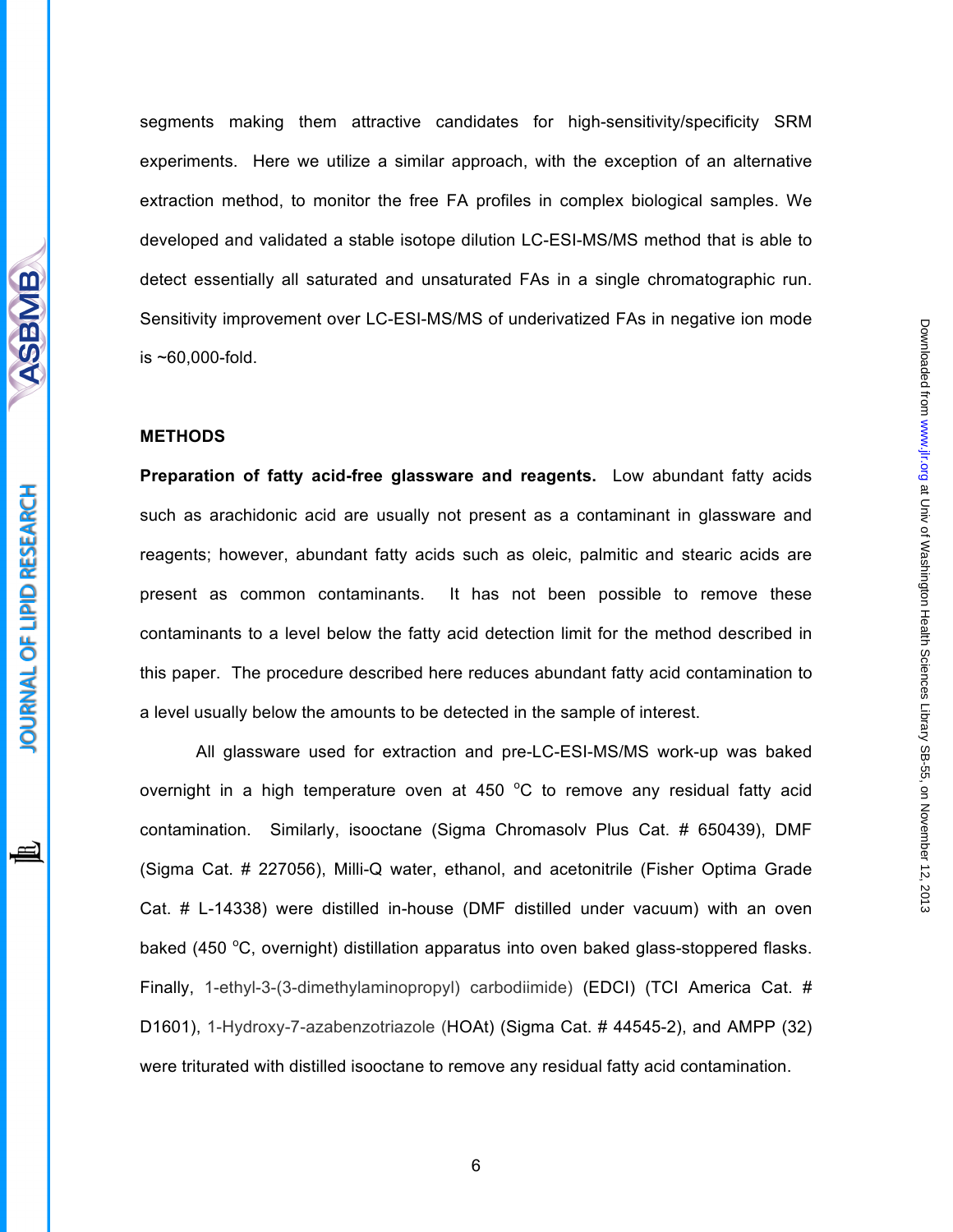**Preparation of fatty acid stock solutions.** The following fatty acid standards from Cayman Chemicals were used (d<sub>14</sub>-palmitoleic acid, d<sub>14</sub>- $\alpha$ -linolenic acid, d<sub>4</sub>-linoleic acid, d<sub>5</sub>-eicosapentaenoic acid, d<sub>8</sub>-arachidonic acid, d<sub>17</sub>-oleic acid, d<sub>6</sub>-dihomo-γ−Linolenic, d<sub>5</sub>docosohexaenoic acid, stearidonic acid, and arachidonic acid ( $\omega$ -3). d<sub>31</sub>-Palmitic acid and  $d_{35}$ -stearic acid are from Sigma-Aldrich. GLC-463 standard (Nu-Check Prep. Inc.), containing 52 distinct FA molecular species, was used for the rest of the calibration standards. Stock solutions of fatty acids were prepared at concentration of 25-100 pg/µl in absolute ethanol and stored at -80  $^{\circ}$ C under Ar in 1.5 mL amber vials (Agilent Cat. # 5182-0716) with PTFE/silicone septum screw caps (Agilent Cat. # 5185-5838). Serial dilutions of the stock solutions were made in absolute ethanol for standard curve and extraction recovery analyses. Internal standards were diluted to a working stock of 100 pg/µl in absolute ethanol.

# **Preparation of samples and derivatization with AMPP.**

Standard curves. Each sample contained 1 ng of each internal standard and various amounts of non-deuterated FAs (added from serial dilutions of the accurate concentration stock solution made from milligram amounts of FA as described above) transferred to a glass auto-sampler vial (Waters Total Recovery Screw Cap Vial cat. # 186002805). Solvent was removed with a stream of nitrogen, and the residue was derivatized with AMPP as described below.

Extraction of FAs from mouse serum. Analysis of endogenous FAs in serum was carried out with commercial mouse serum (Atlantic Biologicals catalog # S18110). A 10 µL aliquot of serum was transferred to a 12 X 75 mm glass culture tube. To each culture tube, 50 µL of absolute ethanol containing 1 ng of each internal standard was added. The sample was adjusted to 125 µL by adding purified water (Milli-Q, Millipore Corp.). Aliquots of 250  $\mu$ L of methanol (Fisher Optima Grade Cat. # A456-4) and 12.5  $\mu$ L of 1 N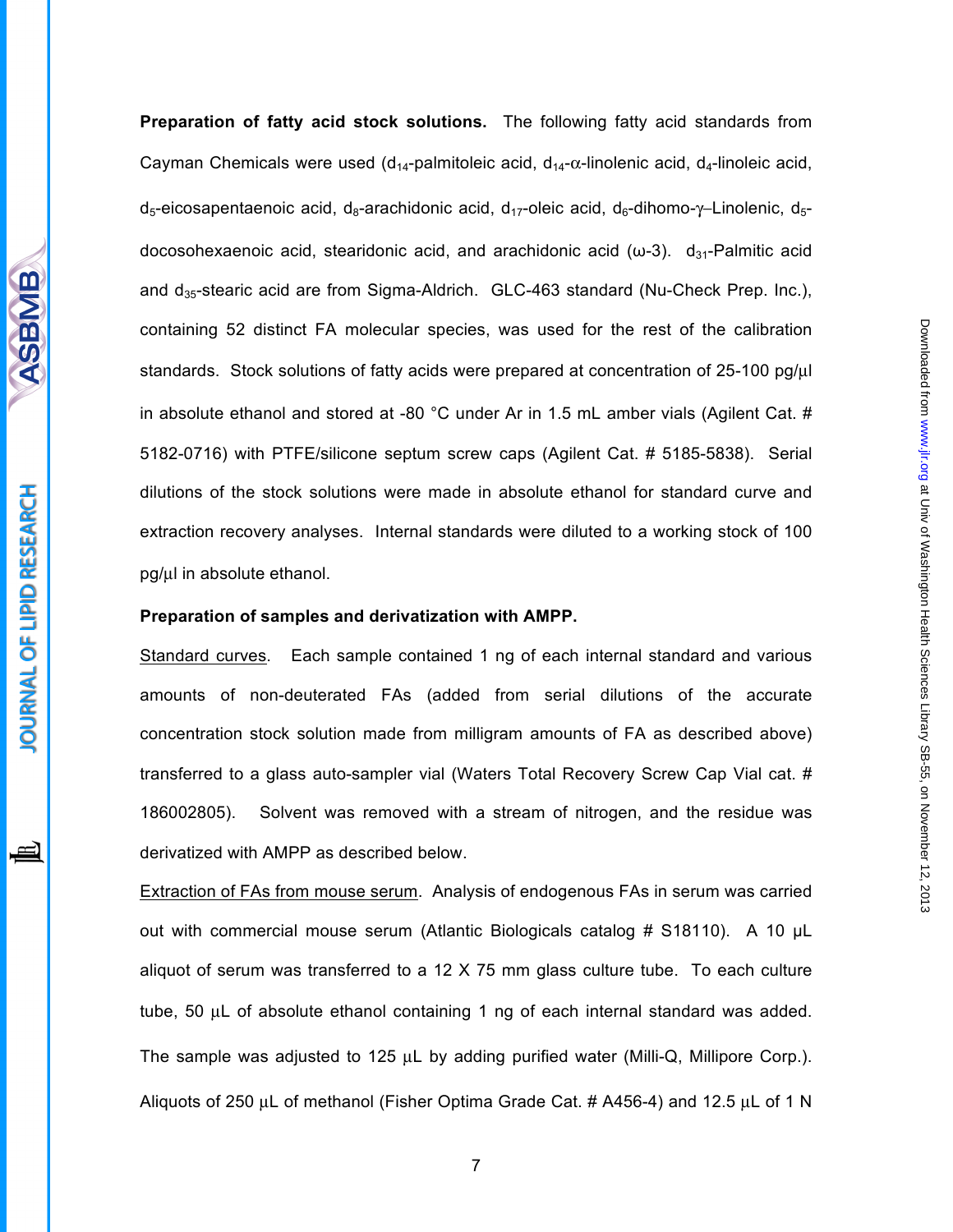HCI were added to each sample. A bi-phasic solution was formed via addition of 750  $\mu$ L of isooctane. This solution was vortexed for 60 sec, and the phases were separated by centrifugation at 3000 rpm for 60 seconds. The upper isooctane phase was removed via an oven baked glass pasteur pipet and transferred to an oven baked Waters Total Recovery vial. The remaining aqueous phase was extracted once more with an additional 750 µL of isooctane. The combined isooctane phases were evaporated to dryness under a stream of filtered  $N_2$  and derivatized with AMPP as described below. Derivatization with AMPP. AMPP was synthesized in-house as described previously (32). Subsequent to our lead publication, the AMPP reagent was made commercially available by Cayman Chemical Company (Cat. # 710000) under the product name AMP+ Mass Spectrometry Kit.

To the residue in the oven baked Waters Total Recovery auto-sampler vial was added 10 µL of ice-cold acetonitrile/DMF (4:1, v:v). Ten µL of ice-cold 1 M EDCI in distilled Milli-Q water (freshly prepared daily) was added. The vial was briefly mixed on a vortex mixer and placed on ice while other samples were processed as above. To each vial was added 20 µL of 5 mM HOAt/15 mM AMPP in distilled acetonitrile (stored at -20 <sup>o</sup>C and warmed to 65 °C immediately prior to use). The vials were mixed briefly on a vortex mixer, capped with a split-septum screw cap (Agilent Cat. # 5185-5824), and placed in a 60 °C incubator for 30 min. Samples were analyzed on the same day and kept in the auto-sampler rack at 10 °C while queued for injection.

### **LC/ESI-MS/MS analysis.**

**ASBMB** 

**JOURNAL OF LIPID RESEARCH** 

Studies were carried out on a Waters Xevo TQ triple quadrupole mass spectrometer interfaced to an Acquity UPLC. The MassLynx 4.1 software package was used for data collection and analysis. Chromatography was carried out with a C18 reverse-phase column (Waters Acquity UPLC BEH Shield RP18, 2.1 x 100 mm, 1.7 µm,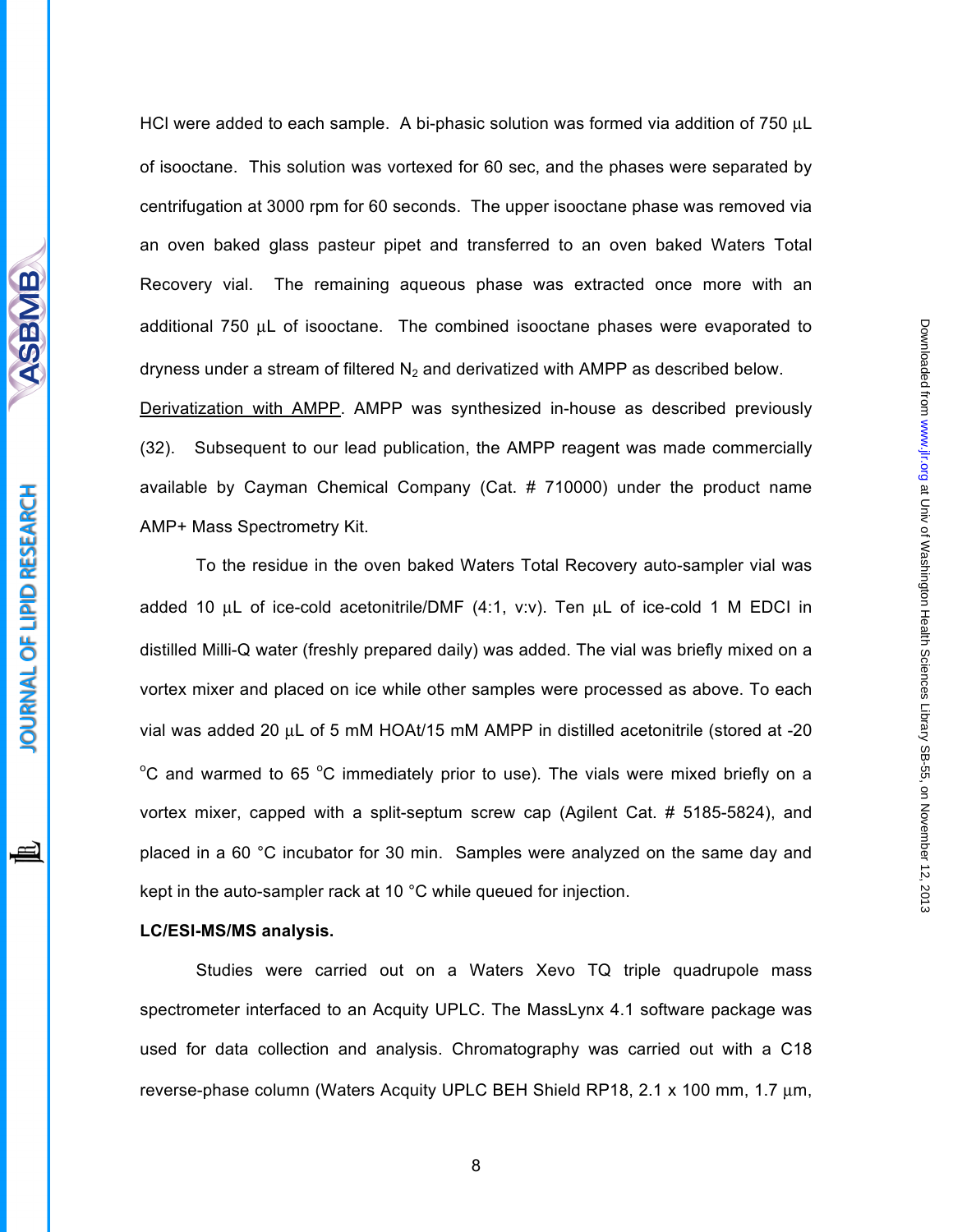Cat. # 186002854). Solvent A is 100% water (Fisher Optima Grade Cat. # L-13780)/0.1% formic acid (Fisher Optima Grade Cat. # A117-50), and solvent B is acetonitrile (Fisher Optima Grade Cat. # L-14338)/0.1% formic acid. The solvent program is (linear gradients): 0-0.5 min, 90% A; 0.5-0.51 min, 90% – 80% A; 0.51-10.0 min, 80% – 30% A; 10.0-10.1 min, 30% – 0% A; 10.1-12.0 min, 0% A; 12.0-12.1 min, 0% – 90% A; 12.1-15.0 min, 90% A. The flow rate is 0.4 mL/min and column temperature is 45 °C. Supplemental Tables 1 and 2 summarize the auto-sampler and ESI-MS/MS parameters for data collection, respectively.

### **RESULTS and DISCUSSION**:

As noted in the introduction, conversion of the carboxyl group of lipids such as eicosanoids and FAs to the AMPP amide results in an analyte with a permanent positive charge, which can be analyzed by LC-ESI-MS/MS in positive ion mode. This is more sensitive than negative ion mode detection of the underivatized caboxylate anion since ionization of the latter is greatly suppressed by the protonation resulting from the addition of weak organic acid such as acetic or formic acid, which are necessary for optimal LC on reverse-phase columns. As shown in Fig. 1 AMPP amides of fatty acids give rise to spectral signature ions at *m*/*z* 169 and 183 due to collision-induced dissociation of the AMPP tag. However, abundant high molecular weight fragments are also generated. For example, *m*/*z* = 239 for fragmentation between C3 and C4 in most fatty acid species (Fig. 1). AMPP amides of oleic acid and its deuterated analog show an abundant product ion at *m*/*z* = 239 due to cleavage between C7 and C8, thus leaving a relatively stable allylic radical. This ion is not present in the spectrum of the AMPP amide of petroselenic acid (Fig. 1). Likewise, vaccenic AMPP amide shows a major product ion at *m*/*z* = 323, due to cleavage of the C9-C10 bond to generate an allylic radical. This species is not present in the other 18:1 spectra. These high molecular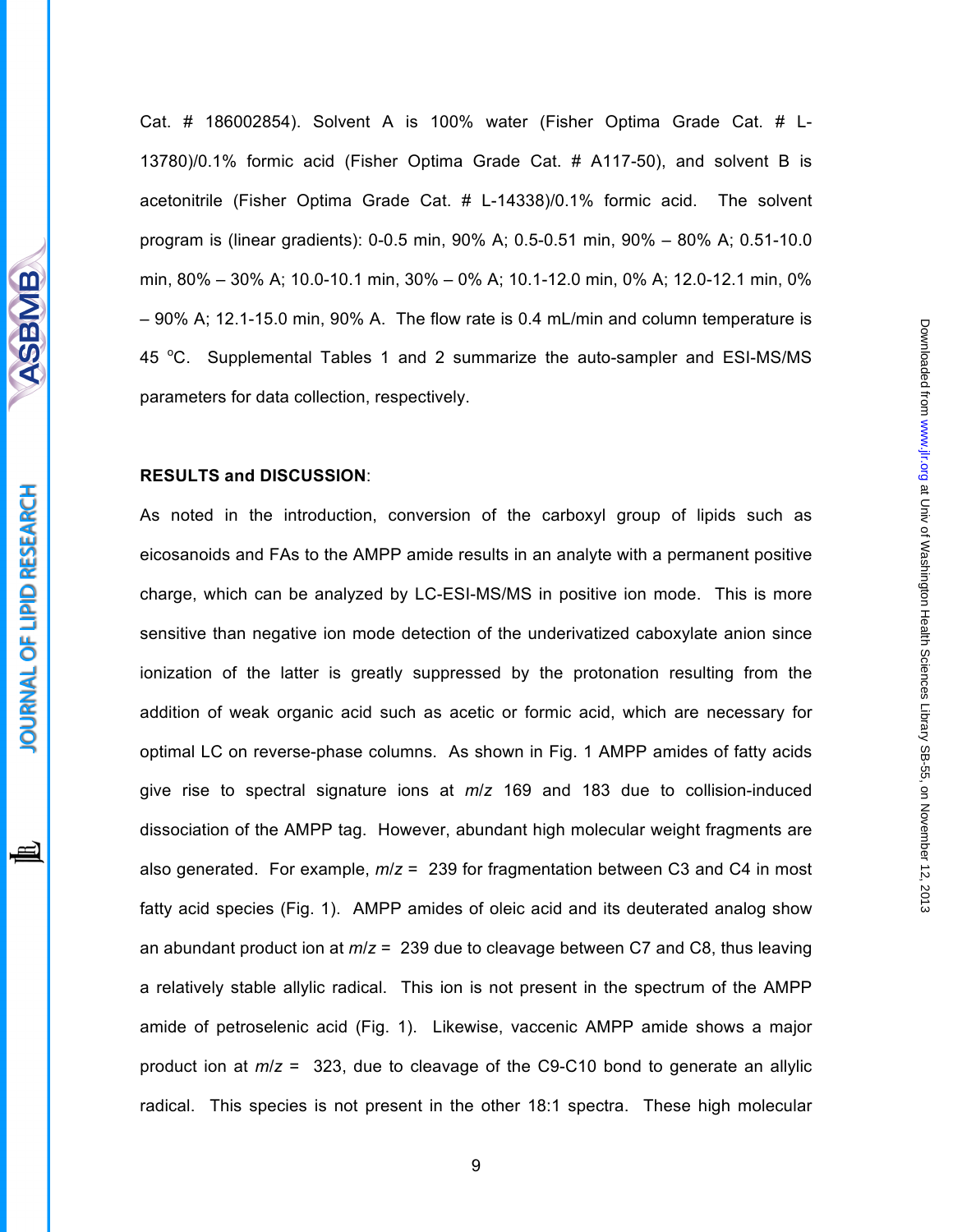**JOURNAL OF LIPID RESEARCH** 

weight ion product ions provide for high analytical specificity, which may be important for analysis of FAs in complex biological samples. If a product ion resulting from cleavage of the AMPP tag is used for MS/MS, it would not be possible to distinguish isobaric, AMPP-labeled species that co-elute during LC. High molecular weight product ions were observed for all FAs analyzed. Precursor and product *m*/*z* values for all FAs are given in Table 1, and product ion mass spectra are shown in Fig. 1 and in Supplemental Figure 1.

Isobaric species (i.e. cis/trans isomers or double bond positional isomers) were addressed via LC retention times. This was true for all species with the exception of the 18:1 isomers, which were not completely resolved. Although not applicable to the current study, alternative SRM transitions for the isobaric species could also be used as a method to resolve these species as each isomer has a distinct fragmentation pattern.

The limit-of-quantifications were all on the order of 50-100 femtograms oncolumn as determined by standard curve analysis. We used accurate concentration fatty acid stock solutions made from milligram amounts of fatty acids and carried out serial dilution to obtain low concentration stock solutions. AMPP derivatization and pre-MS/MS sample clean-up were carried out on fully diluted FA solutions, so the limit-ofquantificaiton we report include any losses due to AMPP derivatization and pre-MS/MS sample clean-up. The limit-of-quantification of FA by gas chromatography/electroncapture mass spectrometry of pentafluorobenzyl esters is reported to be about 10 femtomoles (3000 femtograms) (33). Thus, our method is about 10-fold more sensitive than this previous method of FA analysis.

To gauge the increase in FA detection sensitivity we analyzed various amounts of  $d_8$ -20:4 AMPP amide in positive ion mode and various amounts of  $d_8$ -20:4 free acid in negative ion mode. For the latter we monitored a major high mass product ion due to the loss of  $CO<sub>2</sub>$ . We also tuned the instrument to optimize the cone voltage and collision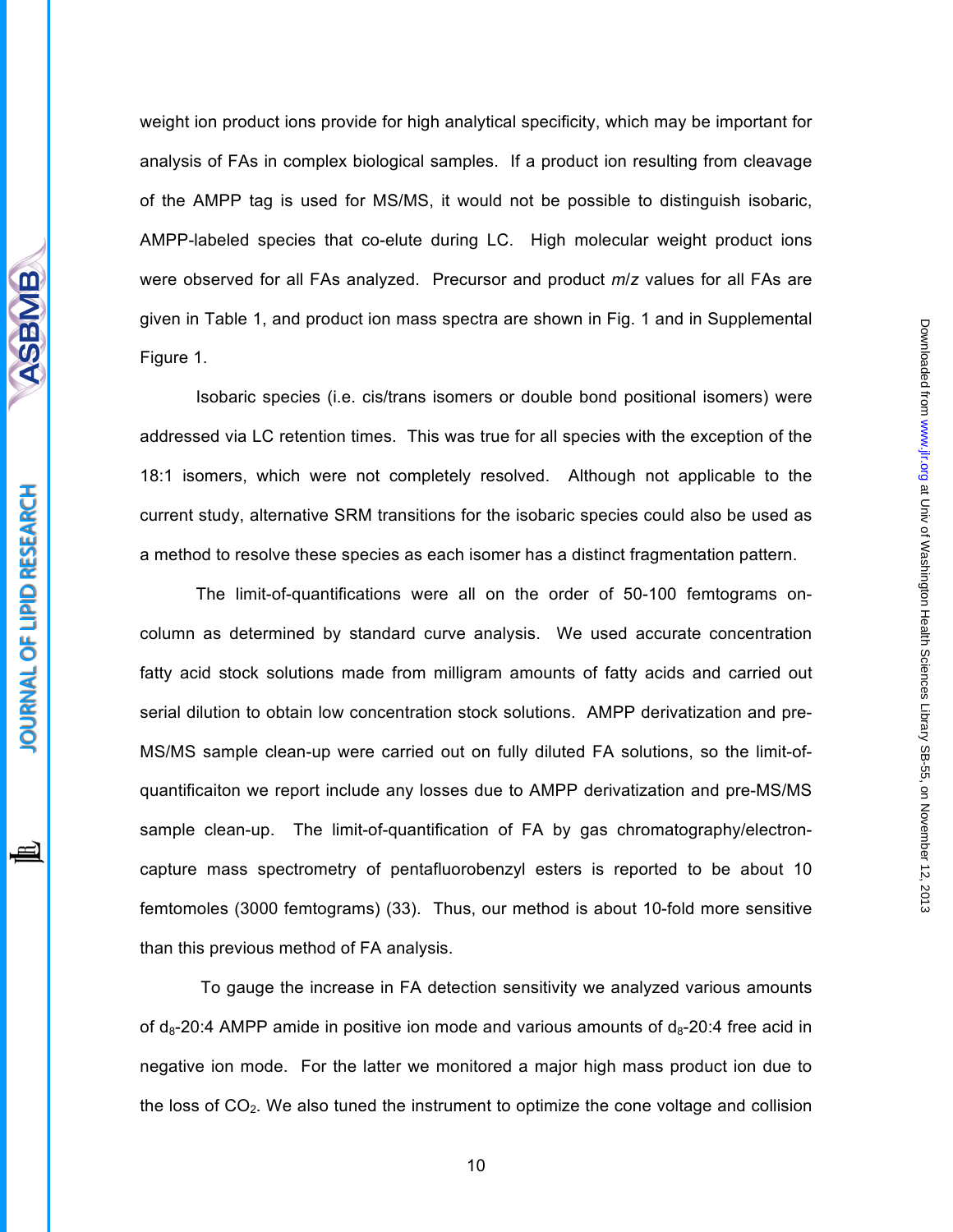energy for this transition in negative ion mode. Results are shown in Figure 2. Injection of 0.78 pg of  $d_8$ -20:4 AMPP amide gives rise to a peak area of 22,800 in positive ion mode versus 17,100 for 50 ng of  $d_{8}$ -20:4 free acid in negative ion mode. Thus, the increase in sensitivity for the AMPP derivatization method is 64,000-fold.

Next we analyzed the fatty acids present in mouse serum, and the results are summarized in Table 2. Intra-assay coefficients of variation based on 5 injections of the same sample were typically less than 4%. Inter-assay coefficients of variations based on injections of 6 independently extractions of the same serum were typically less than 6%. Thus, the method is highly reproducible. For these studies we used the  $m/z = 239$ production ion. As noted above, this is present in all of the fatty acids, but its use is adequate in the case of mouse serum. Additional analytical specificity can be obtained by monitoring analyte-specific precursor ions, such as those noted above for the 18:1 species.

ASBMB

**JOURNAL OF LIPID RESEARCH** 

It should be mentioned that accurate quantification of the absolute amount of any particular fatty acid species requires a chemically identical, isotopic substituted internal standard. Only in this way can one account for differences in ionization efficiencies in the mass spectrometer source and in differences in precursore-to-product ion generation for the different fatty acid molecular species. Also, if a deuterated fatty acid is used as in internal standard, deuterium should not be present at a site that leads to an isotope effect on the amount of product ion generated. Another option is to use a limited number of heavy atom substituted FA internal standards and to determine the relative MS/MS signal intensities of each FA molecular species by using standard curves for the appropriate species. This is not as accurate as an internal standard for absolute quantification.

Background contamination of solvents was particularly bad for the saturated series of chains 12-18 carbons in length as well as for the monounsaturated 18 carbon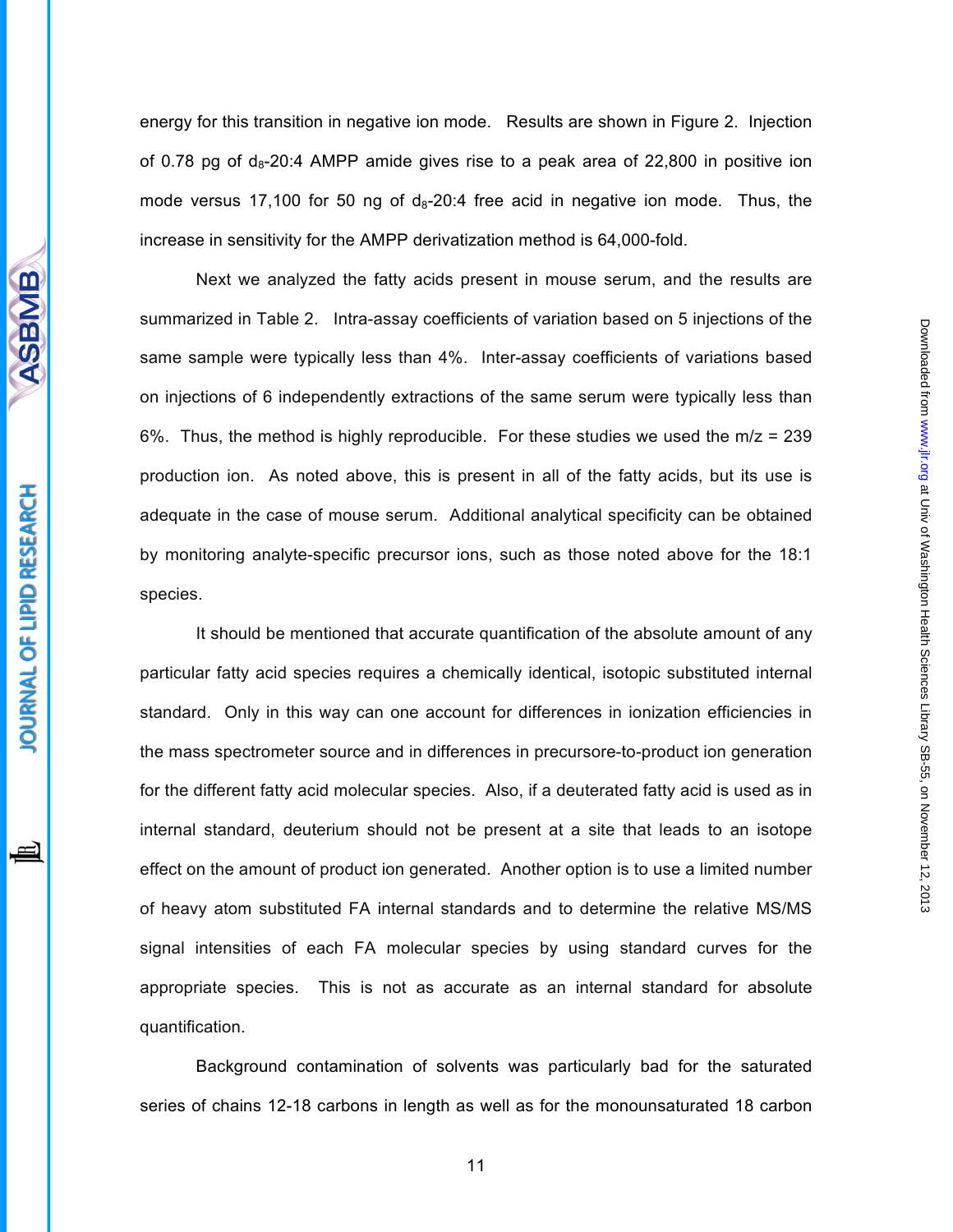**JOURNAL OF LIPID RESEARCH** 

series. Baking of glassware and trituration of reagents improved background levels significantly.

Large amounts of derivatization reagents relative to FAs are used to ensure quantitative conversion to AMPP amides. All reagents and their products elute in the void volume of the LC run and do not enter the ESI-MS/MS source because a diversion value is used to direct LC output to waste during the initial part of the run. Thus, the method does not lead to excessive loading of the ESI-MS/MS source.

In summary, we have developed a new FA quantitative analysis using readily available LC/ESI-MS/MS equipment that provides a sensitivity close to that of the most sensitive FA method so far developed (gas chromatography of pentafluorobenzyl esters with electron capture detection). Although LC does not provide the resolving power of capillary gas chromatography, the use of unqiue MS/MS channels is usually sufficient to resolve isobaric species that co-elute during LC. The new method should find widespread use given the relatively large number of ESI-MS/MS instruments available in modern analytical laboratories.

**Financial disclosure**. The AMPP derivatization reagent is commercial available from Cayman Chemicals under the name AMP+ Mass Spectrometry Kit (Cat. 710000). The University of Washington derives royalty revenue from the net sales of this product.

# **References**

- 1. Rasmussen, L. B., Kiens, B., Pedersen, B. K., Richter, E. A. (1994) *Am J. Clin Nutr* **59**, 572-577
- 2. Schaefer, E. J., Lichtenstein, A. H., Lamon-Fava, S., McNamara, J. R., Ordovas, J. M. (1995) *Am J. Clin Nutr* **61**, 726S-740S
- 3. Simopoulos, A. P. (1991) *Am J. Clin Nutr* **54**, 438-463
- 4. Funk, C. D. (2001) *Science (Washington, DC, U.S.)* **294**, 1871-1875
- 5. Serhan, C. N. (2007) *Annu. Rev. Immunol.* **25**, 101-137
- 6. Feng, L., Prestwich, G. D. (ed) (2006) *Functional Lipidomics*, Taylor and Francis, Boca Raton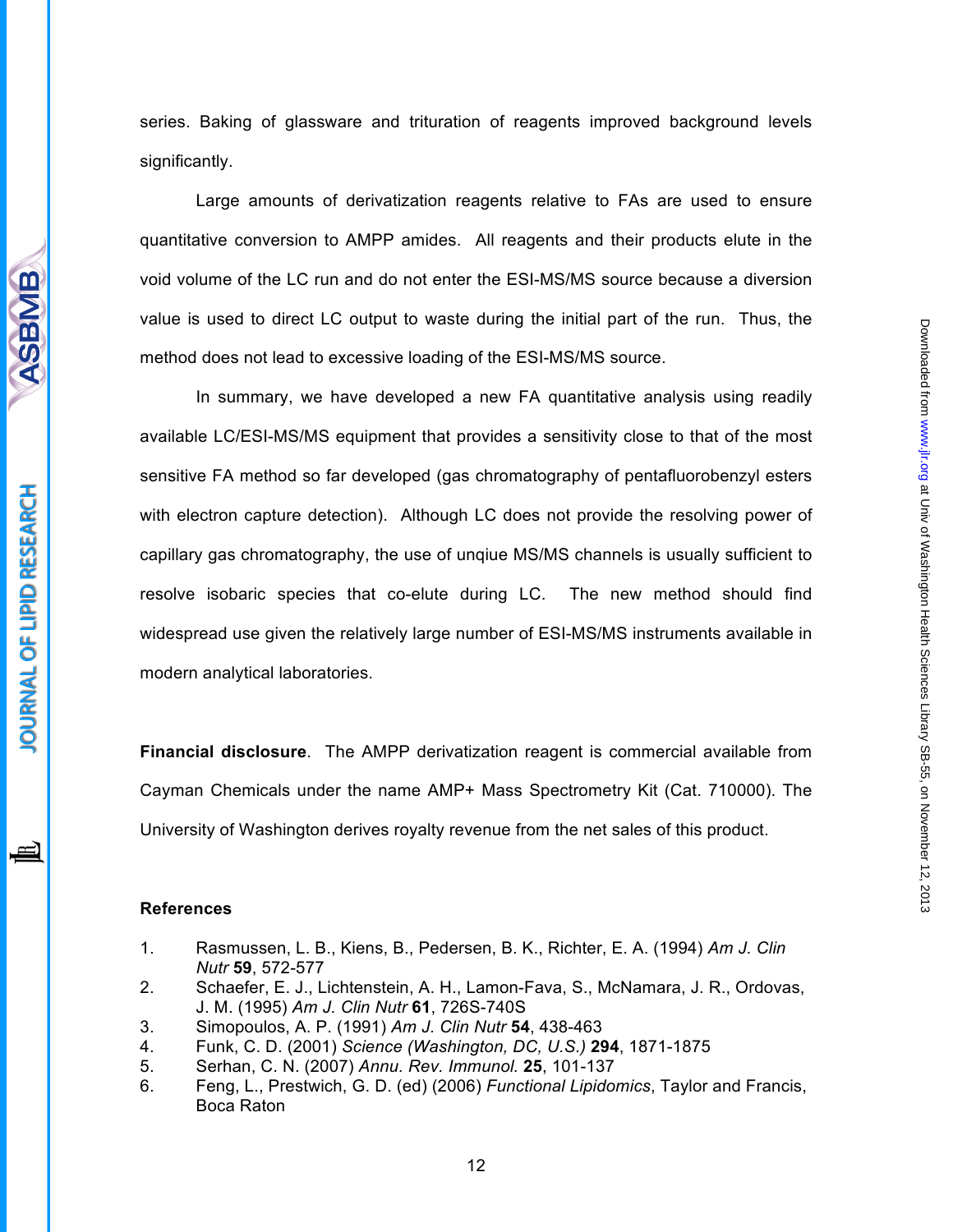- 7. Bicalho, B., David, F., Rumplel, K., Kindt, E., Sandra, P. (2008) *Journal of Chromatography A* **1211**, 120-128
- 8. Eder, K. (1995) *Journal of Chromatography B; Biomedical Sciences and Applications* **671**, 113-131
- 9. Schmitz, B., Egge, H., Murawski, U. (1976) *Fresenius' Z, Anal. Chem.* **279**, 166- 167
- 10. Lagerstedt, S. A., Hinrichs, D. R., Batt, S. M., Magera, M. J., Rinaldo, P., McConnell, J. P. (2001) *Mol. Genet. Metab.* **73**, 38-45
- 11. Roberts, L. D., McCombie, G., Titman, C. M., Griffin, J. L. (2008) *Journal of Chromatography B* **871**, 174-181
- 12. Carrier, A., Parent, J. (2001) *J. Liq. Chromatogr. Relat. Technol.* **24**, 97-107
- 13. Nagy, K., Jakab, A., Fekete, J., Vekey, K. (2004) *Anal. Chem.* **76**, 1935-1941
- 14. Perret, D., Gentili, A., Marchese, S., Sergi, M., Caporossi, L. (2004) *Rapid Commun. Mass Spectrom.* **18**, 1989-1994
- 15. Sajiki, J., Yonekubo, J. (2002) *Anal. Chim. Acta* **465**, 417-426

JOURNAL OF LIPID RESEARCH

山<br>山

- 16. Zehethofer, N., Pinto, D. M., Volmer, D. A. (2008) *Rapid Commun. Mass Spectrom.* **22**, 2125-2133
- 17. Afonso, C., Riu, A., Xu, Y., Fournier, F., Tabet, J.-C. (2005) *J. Mass Spectrom.* **40**, 342-349
- 18. Hsu, F.-F., Turk, J. (1999) *J. Am. Soc. Mass Spectrom.* **10**, 600-612
- 19. Andersson, B. A. (1978) *Prog. Chem. Fats Other Lipids* **16 (New Concepts Lipid Res.)**, 279-308
- 20. Andersson, B. A., Heimermann, W. H., Holman, R. T. (1974) *Lipids* **9**, 443-449
- 21. Vetter, W., Walther, W., Vecchi, M. (1971) *Helv. Chim. Acta* **54**, 1599-1605
- 22. Destaillats, F., Angers, P. (2002) *J. Am. Oil Chem. Soc.* **79**, 253-256
- 23. Dubois, N., Barthomeuf, C., Berge, J.-P. (2006) *Eur. J. Lipid Sci. Technol.* **108**, 28-32
- 24. Christie, W. W., Robertson, G. W., McRoberts, W. C., Hamilton, J. T. G. (2000) *Eur. J. Lipid Sci. Technol.* **102**, 23-29
- 25. Fay, L., Richli, U. (1991) *J. Chromatogr.* **541**, 89-98
- 26. Hamilton, J. T. G., Christie, W. W. (2000) *Chem. Phys. Lipids* **105**, 93-104
- 27. Wolff, R. L., Christie, W. W., Pedrono, F., Marpeau, A. M. (1999) *Lipids* **34**, 1083- 1097
- 28. Zhuang, W., McKague, B., Reeve, D. (2004) *Int. J. Mass Spectrom* **232**, 127-137
- 29. Tsukamoto, Y., Santa, T., Saimaru, H., Imai, K., Funatsu, T. (2005) *Biomed. Chromatogr.* **19**, 802-808
- 30. Barry, S. J., Carr, R. M., Lane, S. J., Leavens, W. J., Monte, S., Waterhouse, I. (2003) *Rapid Commun. Mass Spectrom.* **17**, 603-620
- 31. Lamos, S. M., Shortreed, M. R., Frey, B. L., Belshaw, P. J., Smith, L. M. (2007) *Anal. Chem. (Washington, DC, U.S.)* **79**, 5143-5149
- 32. Bollinger, J. G., Thompson, W., Lai, Y., Oslund, R. C., Hallstrand, T. S., Sadilek, M., Turecek, F., and Gelb, M. H. (2010) *Anal. Chem.* **82**, 6790-6796
- 33. Mayor, C., Wolf, B. A. (1994) *J. Chromatogr. B* **658**, 233-240.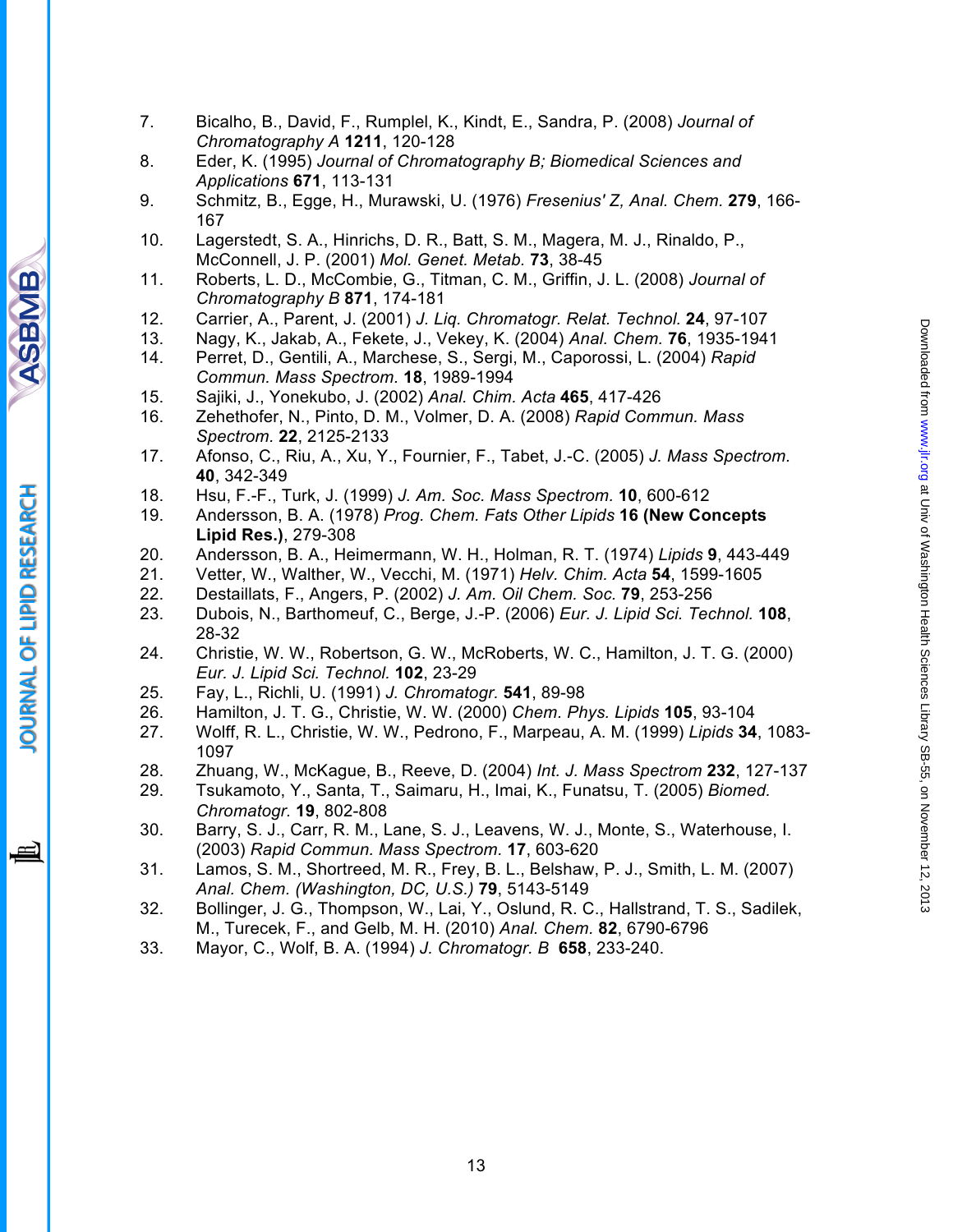Table 1: Liquid chromatography retention times and tandem mass spectrometry parameters for analysis

of fatty acid AMPP amide molecular species.

| <b>Fatty Acid</b>                        | LC retention   | Retention           | Internal | Precursor        | Product ion <sup>3</sup> | Cone                 | Collision           |
|------------------------------------------|----------------|---------------------|----------|------------------|--------------------------|----------------------|---------------------|
| <b>Molecular Species</b>                 | time $(min)^1$ | Window <sup>2</sup> | Standard | ion <sup>3</sup> | (m/z)                    | Voltage <sup>4</sup> | Energy <sup>4</sup> |
|                                          |                |                     |          | (m/z)            |                          | (V)                  | (eV)                |
| Dodecenoic (11-12:1)                     | 4.37           | 1                   | A        | 365              | 239                      | 56                   | 42                  |
| Lauric (12:0)                            | 4.96           | 1                   | А        | 367              | 239                      | 60                   | 44                  |
| Myristoleic (9Z-14:1)                    | 5.35           | 1                   | А        | 393              | 239                      | 58                   | 44                  |
| Myristic (14:0)                          | 6.04           | 1                   | А        | 395              | 239                      | 62                   | 47                  |
| Palmitoleic (9Z-16:1)                    | 6.34           | 1                   | А        | 421              | 239                      | 60                   | 47                  |
| Palmitoleic (9E-16:1)                    | 6.5            | 1                   | А        | 421              | 239                      | 60                   | 47                  |
| Palmitic (16:0)                          | 7.02           | 1                   | В        | 423              | 239                      | 65                   | 49                  |
| Stearidonic (6Z, 9Z, 12Z, 15Z-18:4)      | 5.8            | 1                   | A        | 443              | 239                      | 64                   | 42                  |
| $\alpha$ -Linolenic (9Z,12Z,15Z-18:3)    | 6.21           | 1                   | C        | 445              | 239                      | 64                   | 46                  |
|                                          |                |                     |          |                  | 337                      | 64                   | 38                  |
| γ-Linolenic (6Z, 9Z, 12Z-18:3)           | 6.29           | 1                   | C        | 445              | 239                      | 64                   | 45                  |
|                                          |                |                     |          |                  | 347                      | 64                   | 38                  |
| Linoleic (9Z,12Z-18:2)                   | 6.7            | 1                   | D        | 447              | 239                      | 65                   | 48                  |
| Linoleic (9E, 12E-18:2)                  | 6.96           | 1                   | D        | 447              | 239                      | 65                   | 48                  |
| Oleic (9Z-18:1)                          | 7.26           | 1                   | Е        | 449              | 239                      | 64                   | 45                  |
| Petroselinic (6Z-18:1)                   | 7.26           | 1                   | E        | 449              | 239                      | 64                   | 45                  |
| Vaccenic (11Z-18:1)                      | 7.26           | 1                   | Е        | 449              | 239                      | 64                   | 45                  |
| Stearic (18:0)                           | 7.91           | $\mathbf{2}$        | G        | 451              | 239                      | 66                   | 45                  |
| Eicosapentaenoic (5Z,8Z,11Z,14Z,17Z-     |                |                     |          |                  |                          |                      |                     |
| 20:5)                                    | 6.26           | 1                   | F        | 469              | 239                      | 62                   | 42                  |
| Arachidonic (5Z, 8Z, 11Z, 14Z-20:4)      | 6.73           | 1                   | н        | 471              | 239                      | 70                   | 50                  |
|                                          |                |                     |          |                  | 373                      | 70                   | 40                  |
| ω3-Arachidonic (8Z,11Z,14Z,17Z-20:4)     | 6.6            | 1                   | н        | 471              | 239                      | 70                   | 50                  |
|                                          |                |                     |          |                  | 363                      | 70                   | 40                  |
| Eicosatrienoic (11Z, 14Z, 17Z-20:3)      | 7.07           | 1                   | т        | 473              | 239                      | 70                   | 50                  |
|                                          |                |                     |          |                  | 365                      | 70                   | 40                  |
| Dihomo-γ-Linolenic (8Z,11Z,14Z-20:3)     | 7.07           | 1                   | 1        | 473              | 239                      | 70                   | 50                  |
|                                          |                |                     |          |                  | 375                      | 70                   | 38                  |
| Eicosadienoic (11Z, 14Z-20:2)            | 7.53           | 1                   | Е        | 475              | 239                      | 65                   | 52                  |
| 5-Eicosenoic (5Z-20:1)                   | 8.29           | 2                   | G        | 477              | 239                      | 70                   | 50                  |
| 8-Eicosenoic (8Z-20:1)                   | 8.15           | 2                   | G        | 477              | 239                      | 70                   | 50                  |
| 11-Eicosenoic (11Z-20:1)                 | 8.08           | 2                   | G        | 477              | 239                      | 70                   | 50                  |
| Arachidic (20:0)                         | 8.74           | 2                   | G        | 479              | 239                      | 66                   | 55                  |
| Docosohexaenoic                          |                |                     |          |                  |                          |                      |                     |
| $(42, 72, 102, 132, 162, 192 - 22:6)$    | 6.74           | 1                   | J        | 495              | 239                      | 64                   | 36                  |
| Docosopentaenoic (7Z,10Z,13Z,16Z,19Z-    |                |                     |          |                  |                          |                      |                     |
| 22:5)                                    | 6.98           | $\mathbf{1}$        | J        | 497              | 239                      | 65                   | 55                  |
| Docosopentaenoic (4Z, 7Z, 10Z, 13Z, 16Z- |                |                     |          |                  |                          |                      |                     |
| 22:5)                                    | 6.98           | 1                   | J        | 497              | 239                      | 65                   | 55                  |
| Docosotetraenoic (7Z,10Z,13Z,16Z-22:4)   | 7.41           | 1                   | J        | 499              | 239                      | 65                   | 55                  |
| Docosotrienoic (13Z, 16Z, 19Z-22:3)      | 7.88           | 2                   | G        | 501              | 239                      | 65                   | 55                  |
| Docosodienoic (13Z,16Z-22:2)             | 8.33           | $\mathbf{2}$        | G        | 503              | 239                      | 65                   | 55                  |
| Erucic (13Z-22:1)                        | 8.85           | $\overline{2}$      | G        | 505              | 239                      | 65                   | 55                  |

Ì.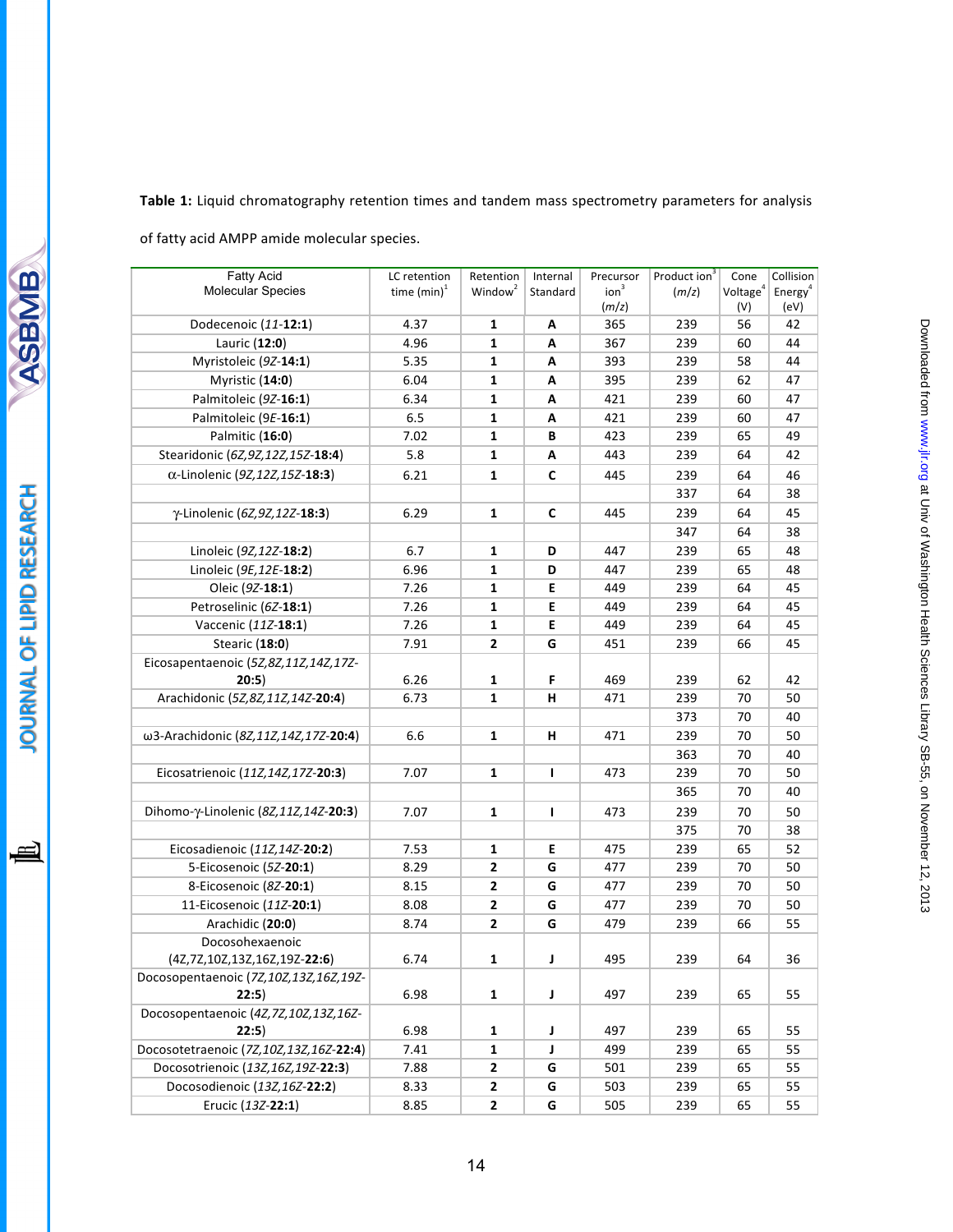| <b>Fatty Acid</b>                            | LC retention   | Retention           | Internal | Precursor        | Product ion <sup>3</sup> | Cone                 | Collision           |
|----------------------------------------------|----------------|---------------------|----------|------------------|--------------------------|----------------------|---------------------|
| <b>Molecular Species</b>                     | time $(min)^1$ | Window <sup>2</sup> | Standard | ion <sup>3</sup> | (m/z)                    | Voltage <sup>4</sup> | Energy <sup>4</sup> |
|                                              |                |                     |          | (m/z)            |                          | (V)                  | (eV)                |
| Behenic (22:0)                               | 9.51           | $\overline{2}$      | G        | 507              | 239                      | 65                   | 55                  |
| Nervonic (15Z-24:1)                          | 9.59           | $\overline{2}$      | G        | 533              | 239                      | 70                   | 60                  |
| Lignoceric (24:0)                            | 10.22          | $\overline{2}$      | G        | 535              | 239                      | 65                   | 55                  |
| <b>Internal Standards</b>                    |                |                     |          |                  |                          |                      |                     |
| (A) D14 Palmitoleic (9Z-16:1)                | 6.3            | $\mathbf{1}$        | A        | 435              | 242                      | 60                   | 47                  |
| (B) D31 Palmitic (16:0)                      | 6.92           | 1                   | B        | 455              | 242                      | 65                   | 55                  |
| (C) D14 a-Linolenic (9Z,12Z,15Z-18:3)        | 6.17           | 1                   | C        | 459              | 242                      | 64                   | 48                  |
| (D) D4 Linoleic (9Z, 12Z-18:2)               | 6.75           | 1                   | D        | 451              | 239                      | 68                   | 44                  |
| (E) D17 Oleic (9Z-18:1)                      | 7.28           | 1                   | Е        | 466              | 239                      | 68                   | 48                  |
| (F) D5 Eicosapentaenoic                      |                |                     |          |                  |                          |                      |                     |
| $(5Z, 8Z, 11Z, 14Z, 17Z - 20:5)$             | 6.31           | 1                   | F        | 474              | 239                      | 62                   | 43                  |
| (G) D35 Stearic (18:0)                       | 7.81           | $\overline{2}$      | G        | 487              | 242                      | 65                   | 58                  |
| (H) D8 Arachidonic (5Z,8Z,11Z,14Z-20:4)      | 6.77           | 1                   | н        | 479              | 239                      | 65                   | 45                  |
| $(1)$ D6 Dihomo-g-Linolenic $(8Z, 11Z, 14Z-$ |                |                     |          |                  |                          |                      |                     |
| 20:3)                                        | 7.04           | $\mathbf{1}$        | ı        | 479              | 239                      | 70                   | 46                  |
| (J) D5 Docosohexaenoic                       |                |                     |          |                  |                          |                      |                     |
| $(4Z, 7Z, 10Z, 13Z, 16Z, 19Z - 22:6)$        | 6.73           | $\mathbf{1}$        | J        | 501              | 239                      | 64                   | 36                  |
|                                              |                |                     |          |                  |                          |                      |                     |

<sup>1</sup>Retention times listed are derived from the LC protocol detailed in the Materials/Methods section.

 $2$ Data for retention window 1 was collected from minutes 4.0 to 7.65. Data for retention window 2 was collected from minutes 7.65 to 10.

3 *m*/*z* Values listed are calculated monoisotopic values. The actual center mass values used are derived from instrument tuning, which is instrument dependent.

<sup>4</sup> Cone voltages and collision energies were optimized for each analyte. These numbers are instrument dependent.

昌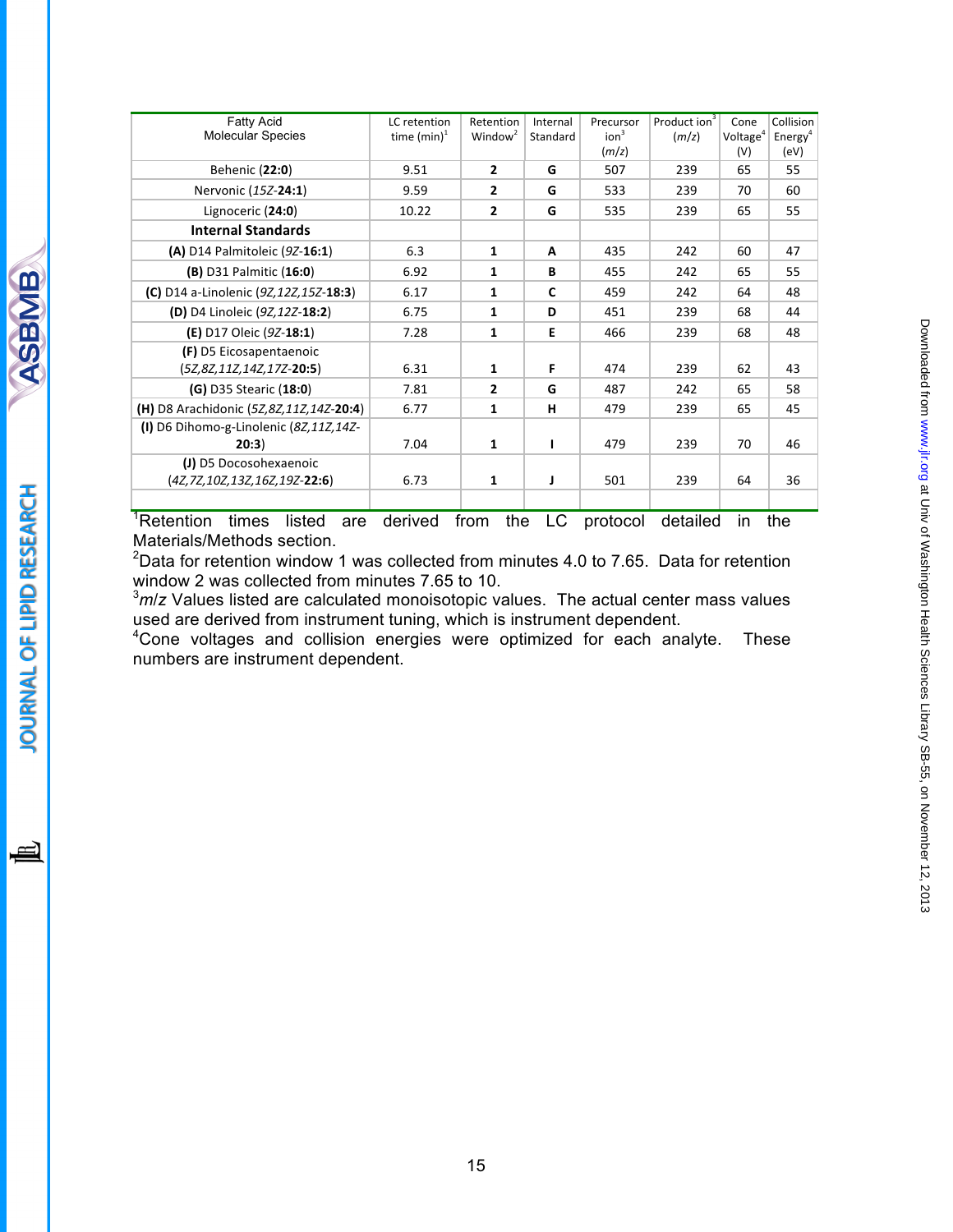|                                                                                                | <b>FA</b>    | %CV                             | %CV                             |  |  |  |
|------------------------------------------------------------------------------------------------|--------------|---------------------------------|---------------------------------|--|--|--|
|                                                                                                | $(pg/\mu L)$ | Intra-sample                    | Inter-sample                    |  |  |  |
|                                                                                                |              | $(10 \mu L \text{ of Serum})^2$ | $(10 \mu L \text{ of Serum})^3$ |  |  |  |
| Lauric                                                                                         | 143.2        | 3.1                             | 7.6                             |  |  |  |
| Myristoleic                                                                                    | 12.9         | 1.2                             | 5.8                             |  |  |  |
| Myristic                                                                                       | 299.4        | 2.2                             | 3.0                             |  |  |  |
| Palmitoleic                                                                                    | 295.8        | 0.8                             | 2.6                             |  |  |  |
| Palmitic                                                                                       | 1286.9       | 1.2                             | 5.3                             |  |  |  |
| Linolenic                                                                                      | 185.2        | 1.6                             | 2.7                             |  |  |  |
| Linoleic                                                                                       | 462.0        | 0.6                             | 3.2                             |  |  |  |
| Oleic                                                                                          | 2066.1       | 1.1                             | 4.3                             |  |  |  |
| <b>Stearic</b>                                                                                 | 1820.4       | 1.8                             | 6.1                             |  |  |  |
| Eicosapentaenoic                                                                               | 72.0         | 0.9                             | 3.7                             |  |  |  |
| Arachidonic                                                                                    | 873.0        | 1.7                             | 5.2                             |  |  |  |
| ω3-Arachidonic                                                                                 | 24.2         | 4.8                             | 5.9                             |  |  |  |
| Eicosatrienoic                                                                                 | 147.0        | 2.4                             | 1.5                             |  |  |  |
| Eicosadienoic                                                                                  | 53.9         | 1.7                             | 3.8                             |  |  |  |
| Eicosenoic Acid                                                                                | 98.7         | 1.4                             | 2.4                             |  |  |  |
| Arachidic                                                                                      | 21.4         | 2.9                             | 8.1                             |  |  |  |
| Docosohexaenoic                                                                                | 605.6        | 4.4                             | 6.9                             |  |  |  |
| Docosopentaenoic                                                                               | 148.2        | 3.9                             | 7.9                             |  |  |  |
| Docosotertaenoic                                                                               | 66.9         | 3.5                             | 9.0                             |  |  |  |
| Docosotrienoic                                                                                 | 14.5         | 2.4                             | 2.7                             |  |  |  |
| Docosodienoic                                                                                  | 0.8          | 3.1                             | 2.7                             |  |  |  |
| Erucic                                                                                         | 8.3          | 3.0                             | 10.4                            |  |  |  |
| Behenic                                                                                        | 7.6          | 1.7                             | 5.3                             |  |  |  |
| Nervonic                                                                                       | 20.6         | 3.5                             | 6.0                             |  |  |  |
| Lignoceric                                                                                     | 18.6         | 1.9                             | 7.8                             |  |  |  |
| $\mu$ trace amount of 1211 fatty opid was seen but variability was bigh due to its lovely luck |              |                                 |                                 |  |  |  |

Table 2. Calculated concentrations (pg/µl) and coefficients of variation (%) for LC/ESI-MS/MS analysis of fatty acid AMPP amides in commercial mouse serum.<sup>1</sup>

<sup>1</sup>A trace amount of 12:1 fatty acid was seen but variability was high due to its low level. <sup>2</sup>Coefficient of variation for the analysis of the same sample of extracted and derivatized serum injected 5 times onto the LC/ESI-MS/MS.

 $3$ Coefficient of variation for the analysis of 6 independently extracted and derivatized serum samples.

≝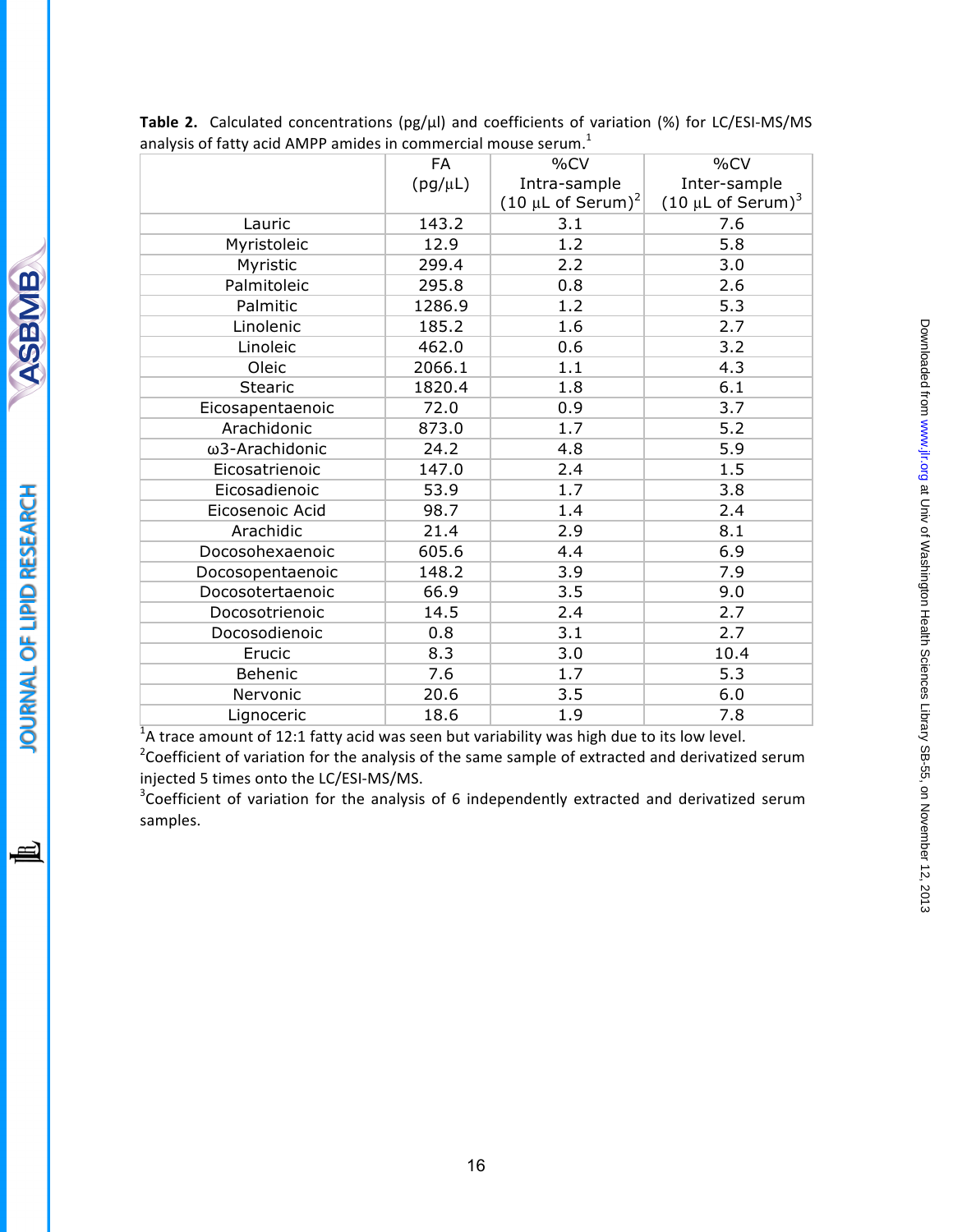# Downloaded from www.jlr.org at Univ of Washington Health Sciences Library SB-55, on November 12, 2013 Downloaded from [www.jlr.org](http://www.jlr.org/) at Univ of Washington Health Sciences Library SB-55, on November 12, 2013

# **Figure Legends**

**Figure 1.** Product ion mass spectra for petraselenic acid AMPP amide (first panel), oleic acid AMPP amide (second panel),  $d_8$ -oleic acid AMPP amide (third panel) and vacenic acid AMPP amide (fourth panel).

**Figure 2.** Selected-ion trace for (top panel)  $d_8$ -20:4 AMPP amide in positive ion mode (0.78 pg injected, 471>239 transition) and (bottom panel)  $d_8$ -20:4 free acid in negative ion mode (50 ng injection, 311>267 transition). Both peaks integrate to similar area  $(22,800$  for d<sub>8</sub>-20:4 AMPP amide and 17,100 for d<sub>8</sub>-20:4 free acid).

Ħ

**ASBMB**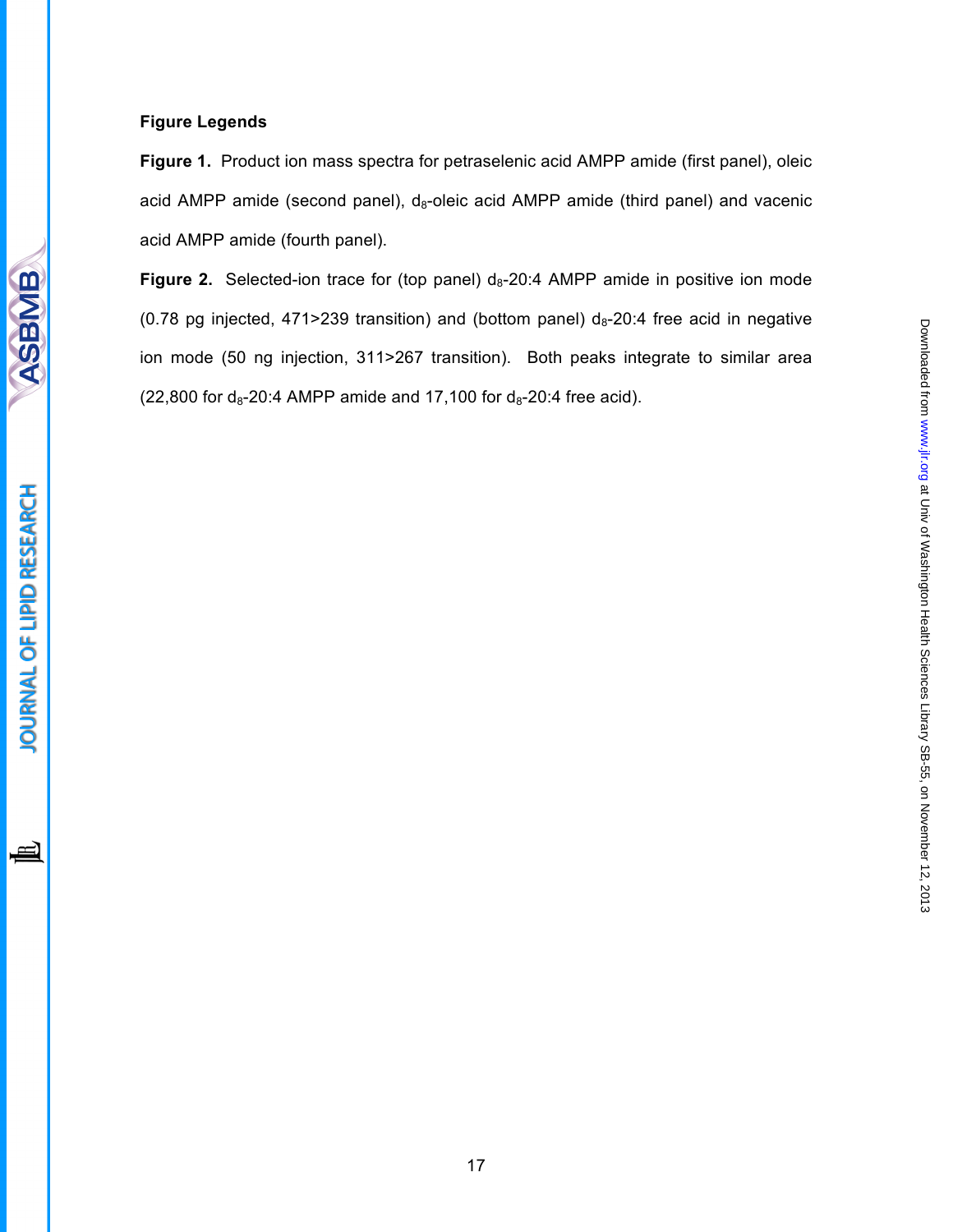

JOURNAL OF LIPID RESEARCH

 $\equiv$